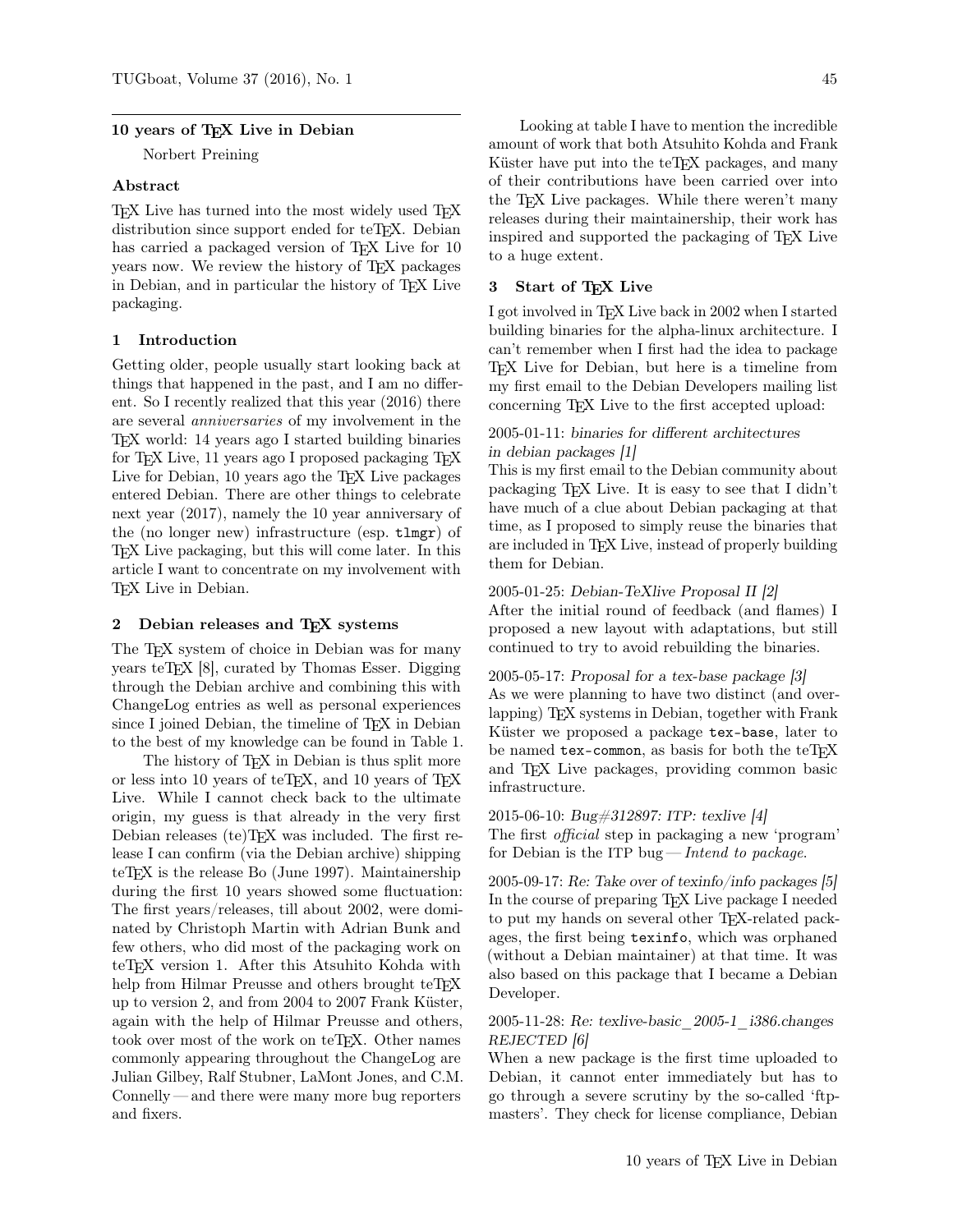| Date    | Version | Name          | $teT$ <sub>F</sub> $X/T$ <sub>F</sub> $X$ Live | Maintainers      |
|---------|---------|---------------|------------------------------------------------|------------------|
| 1993–96 | ${<}1$  | ?             | ?                                              | Christoph Martin |
| 6/1996  | 1.1     | Buzz          | ?                                              |                  |
| 12/1996 | 1.2     | Rec           | ?                                              |                  |
| 6/1997  | 1.3     | Bo            | $teTrX$ 0.4                                    |                  |
| 7/1998  | 2.0     | Ham           | $teT$ <sub>F</sub> $X$ 0.9                     |                  |
| 3/1999  | 2.1     | Slink         | $teT$ <sub>F</sub> $X$ 0.9.9N                  |                  |
| 8/2000  | 2.2     | Potato        | $teTrX$ 1.0                                    |                  |
| 7/2002  | 3.0     | Woody         | $te$ T <sub>F</sub> X 1.0                      |                  |
| 6/2005  | 3.1     | Sarge         | $teT$ <sub>F</sub> X 2.0                       | Atsuhito Kohda   |
| 4/2007  | 4.0     | Etch          | $teTrX$ 3.0,                                   | Frank Küster     |
|         |         |               | TFX Live 2005                                  | NP               |
| 2/2009  | 5.0     | Lenny         | T <sub>F</sub> X Live 2007                     | <b>NP</b>        |
| 2/2011  | 6.0     | Squeeze       | T <sub>F</sub> X Live 2009                     |                  |
| 5/2013  | 7.0     | Wheezy        | T <sub>F</sub> X Live 2012                     |                  |
| 4/2015  | 8.0     | <b>Jessie</b> | T <sub>F</sub> X Live 2014                     |                  |
| ?       | ?       | Stretch       | TFX Live $\geq$ 2015                           |                  |

Table 1: History of TEX systems in Debian

policy compliance, and some say their daily level of comfort, before allowing a new package to enter Debian. After my first upload I got extremely negative feedback, including statements like 'Why do we need another T<sub>F</sub>X system.' Together with Frank Küster we drafted a response, which sparked a long discussion about packaging and helped improve the naming of packages (but not especially the packaging itself).

 $2006-01-12$ : Upload of T<sub>F</sub>X Live  $2005-1$  to Debian The first upload that successfully passed the scrutiny of the ftp-masters.

# 2006-01-22: Accepted texlive-base 2005-1 (source all) [7]

TEX Live packages accepted to Debian/experimental.

One can see from the first emails that at that time I had no idea of correct Debian packaging and proposed to ship the binaries built within the TEX Live system on Debian. What followed was first a long discussion about whether there is any need for "just another" TEX system. The then maintainer Frank Küster took a clear stance in favor of including TEX Live, and after several rounds of proposals, tests, rejections and improvements, the first successful upload of TEX Live packages to Debian/experimental happened on 12 January 2006, so exactly 10 years ago.

# 4 Packaging

From the beginning, Debian has used a meta-packaging approach. That is, instead of working directly with the T<sub>F</sub>X Live sources, (Perl) scripts generate

Debian source packages from a set of directives. We introduced this extra layer for several reasons:

- The original format of the T<sub>F</sub>X Live packaging information (tpm) was XML files that Debian parsed with an XML parser (libxml). I surmise (from what I have seen over the years) that only the Debian packages did proper parsing of these .tpm files for packaging.
- T<sub>F</sub>X Live packages were often reshuffled, and Debian package names changed, which would have otherwise caused a certain level of pain during the creation of original tar files and packaging.
- General flexibility in creating additional packages and arbitrary dependencies.

Although I have never been 100% sure that it was the best idea, the scripts nevertheless remain in place to the present day, only adapted to the new packaging paradigm in TEX Live (without XML) and adding new functionality. This allows me to just kick off one script that does all the work, including building .orig.tar.gz, source packages, and binary packages.

For those interested in following the frantic activity during the first few years, there is a file  $CHANGES$ .packaging  $[9]$  which extensively documents the changes made for the years from 2005 to 2011. I don't want to count the hours that went into this.

# 5 Development over the years

TEX Live 2005 was just another TEX system but not the preferred one in Debian Etch and earlier. But